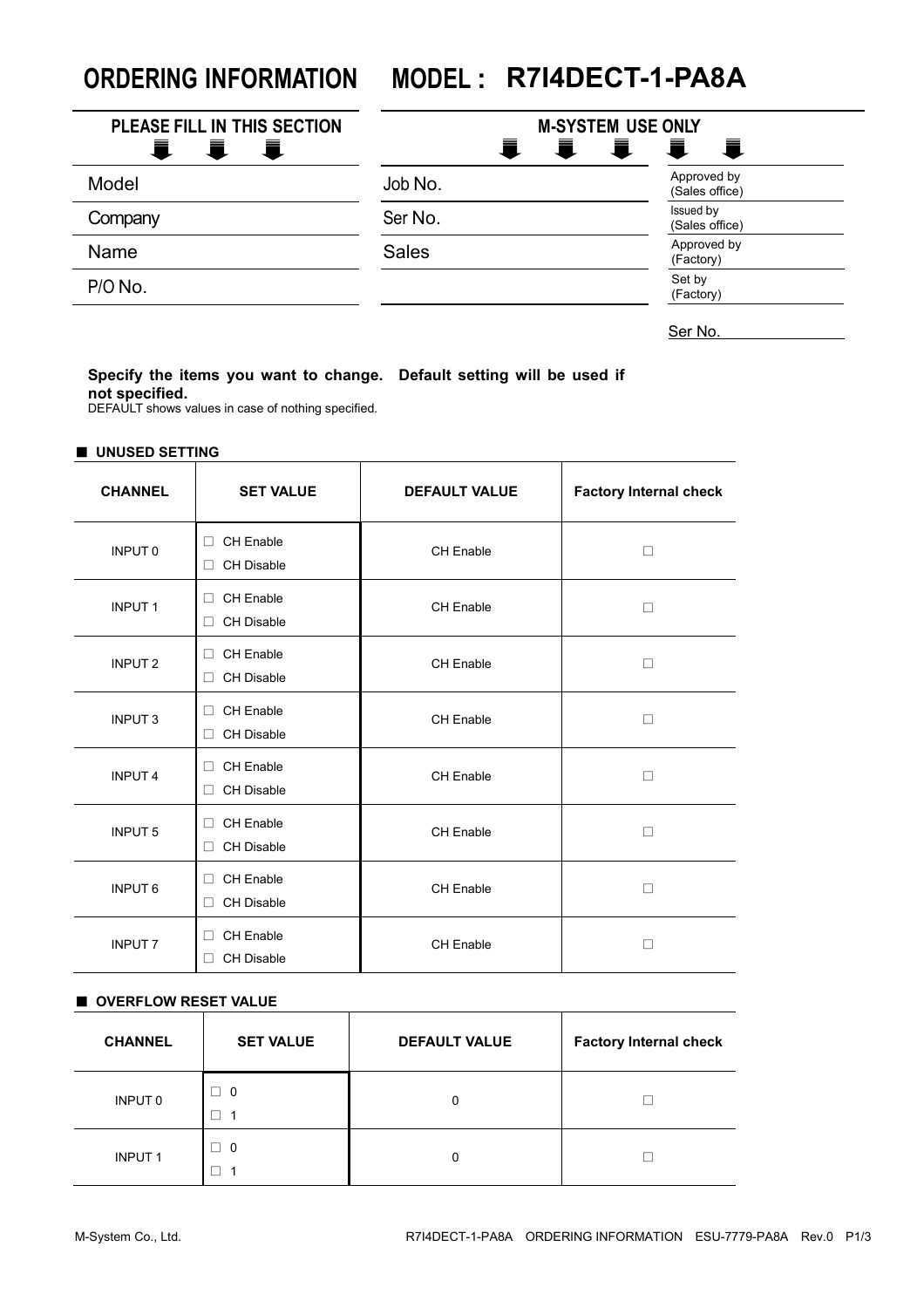| <b>CHANNEL</b>     | <b>SET VALUE</b>                                  | <b>DEFAULT VALUE</b> | <b>Factory Internal check</b> |
|--------------------|---------------------------------------------------|----------------------|-------------------------------|
| INPUT <sub>2</sub> | 0<br>□<br>□<br>$\overline{1}$                     | $\mathbf 0$          | п                             |
| <b>INPUT3</b>      | $\Box$ 0<br>$\Box$ 1                              | $\mathbf 0$          | п                             |
| <b>INPUT4</b>      | $\mathbf 0$<br>п<br>□<br>$\overline{1}$           | $\mathbf 0$          | п                             |
| <b>INPUT 5</b>     | $\mathbf 0$<br>$\Box$<br>$\Box$<br>$\overline{1}$ | $\mathbf 0$          | П                             |
| <b>INPUT6</b>      | $\overline{0}$<br>□<br>□<br>1                     | $\mathbf 0$          | П                             |
| <b>INPUT 7</b>     | $\Box$ 0<br>1<br>□                                | $\mathbf 0$          |                               |

# ■ **MAXIMUM ACCUMULATED PULSE COUNT**

| <b>CHANNEL</b>     | <b>AVAILABLE RANGE</b> | <b>SET VALUE</b> | <b>DEFAULT VALUE</b> | <b>Factory Internal check</b> |
|--------------------|------------------------|------------------|----------------------|-------------------------------|
| INPUT 0            | 1 - 4 294 967 295      |                  | 4 294 967 295        |                               |
| <b>INPUT1</b>      | 1 - 4 294 967 295      |                  | 4 294 967 295        |                               |
| INPUT <sub>2</sub> | 1 - 4 294 967 295      |                  | 4 294 967 295        |                               |
| <b>INPUT 3</b>     | 1 - 4 294 967 295      |                  | 4 294 967 295        |                               |
| <b>INPUT4</b>      | 1 - 4 294 967 295      |                  | 4 294 967 295        |                               |
| <b>INPUT 5</b>     | 1 - 4 294 967 295      |                  | 4 294 967 295        | г                             |
| <b>INPUT 6</b>     | 1 - 4 294 967 295      |                  | 4 294 967 295        |                               |
| <b>INPUT 7</b>     | 1 - 4 294 967 295      |                  | 4 294 967 295        |                               |

### ■ **PRESET PULSE COUNT**

| <b>CHANNEL</b>     | <b>AVAILABLE RANGE</b>            | <b>SET VALUE</b> |          | <b>DEFAULT VALUE Factory Internal check</b> |
|--------------------|-----------------------------------|------------------|----------|---------------------------------------------|
| INPUT 0            | 0 to max. accumulated pulse count |                  | 0        |                                             |
| <b>INPUT1</b>      | 0 to max. accumulated pulse count |                  | 0        |                                             |
| INPUT <sub>2</sub> | 0 to max. accumulated pulse count |                  | 0        |                                             |
| <b>INPUT 3</b>     | 0 to max. accumulated pulse count |                  | $\Omega$ |                                             |
| <b>INPUT4</b>      | 0 to max. accumulated pulse count |                  | $\Omega$ |                                             |
| <b>INPUT 5</b>     | 0 to max. accumulated pulse count |                  | $\Omega$ |                                             |
| <b>INPUT 6</b>     | 0 to max. accumulated pulse count |                  | O        |                                             |
| <b>INPUT 7</b>     | 0 to max. accumulated pulse count |                  | 0        |                                             |